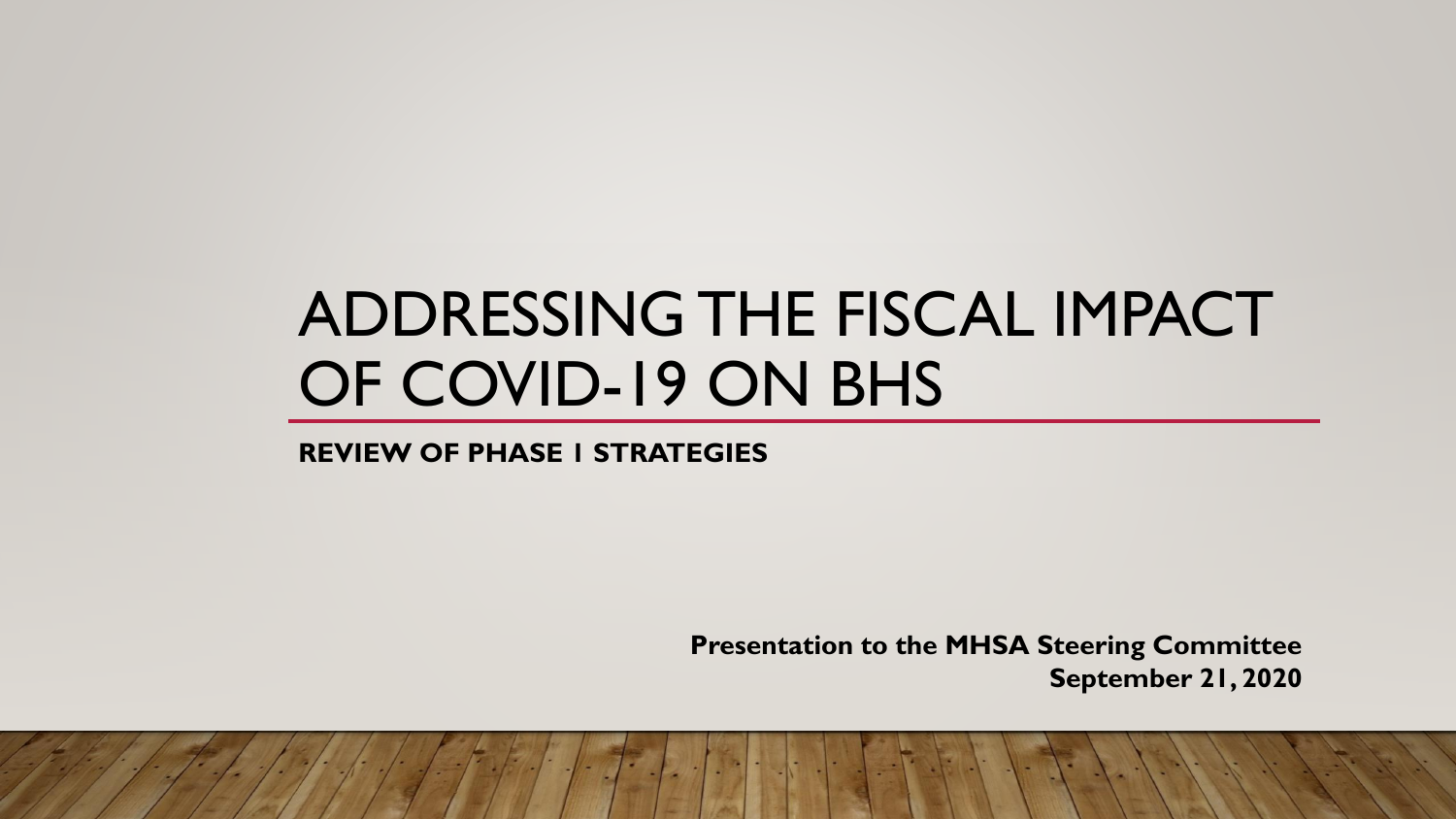#### ROADMAP FOR FEEDBACK AND PLANNING: FY 2020-21 MHSA ANNUAL PLAN UPDATE

- **TODAY:** Fiscal Update, Review of Recommended Strategies
- **October 19:** Review of Recommended Strategies, continuation
	- If needed, continuation of discussion on October 26 or November 2
- **November 16:** Community Survey Results Discussion
- **December 21:** Adjustments based on Survey Results, if needed
- **January 25, 2021**: Final Wrap Up Discussion, if needed

*Dates/Times may change*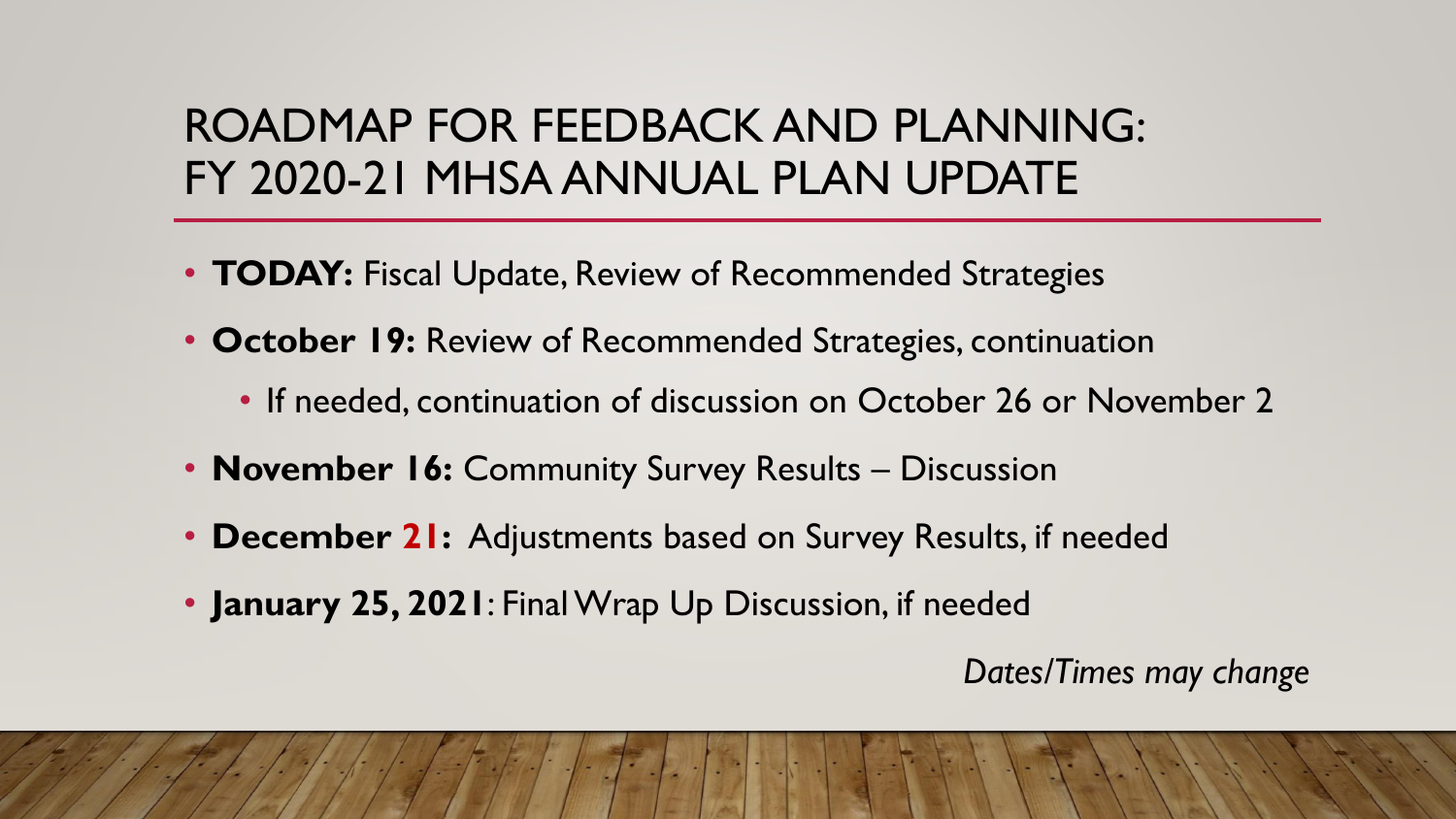#### **UPDATES**

- Economic activity has been significantly impacted by the global pandemic.
- Most tax-derived revenue sources are estimated to be significantly lower for the next two years.
- The State is backfilling Realignment funding in FY 2020-21 but has no plans to backfill MHSA.
- DHCS has received a legal opinion that Innovation funding **may not** be transferred to CSS or PEI.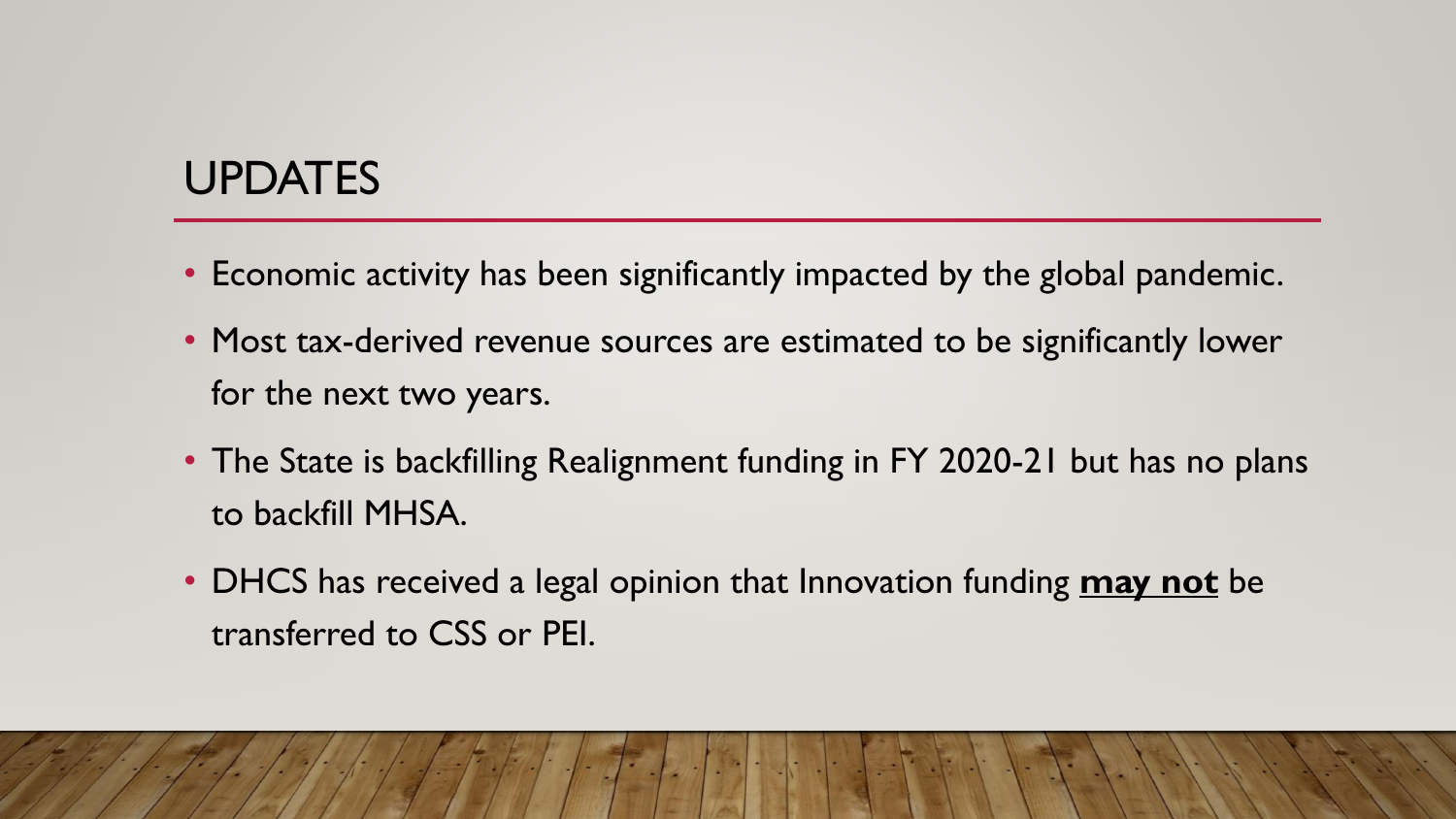#### ANTICIPATED REDUCTION IN OC'S ALLOCATION REVISED 9-2-2020

| <b>OC MHSA Projections</b>             | FY2019-20        | FY 2020-21     | FY 2021-22     | FY 2022-23           |
|----------------------------------------|------------------|----------------|----------------|----------------------|
| Projected Revenue as of 10-19-19       | \$172,600,000    | \$181,600,000  | \$183,200,000  | <b>Not Available</b> |
| <b>Projected Revenue as of 6-17-20</b> | \$148,115,877    | \$164,909,180  | \$157,776,963  | \$118,294,181        |
| <b>Projected Revenue as of 9-2-20</b>  | \$148, 115, 877  | \$169,720,789  | \$164,625,189  | \$125,556,222        |
| <b>Change from 10-19-19 to 9-2-20</b>  | $-$ \$24,484,123 | $-$11,879,211$ | $-$18,574,811$ | Not Applic.          |
| <b>Projected Year-End Fund Balance</b> | \$82,366,008     | \$47,825,562   | \$11,672,138   | $-$ \$51,528,498     |

- FY 2019-20 Revenue for 6-17-20 and 9-2-2019 are actuals.
- Balance includes INN but does not include Prudent Reserve of \$33.3m.
- Projected Year-End Fund Balances based off of latest projected revenue.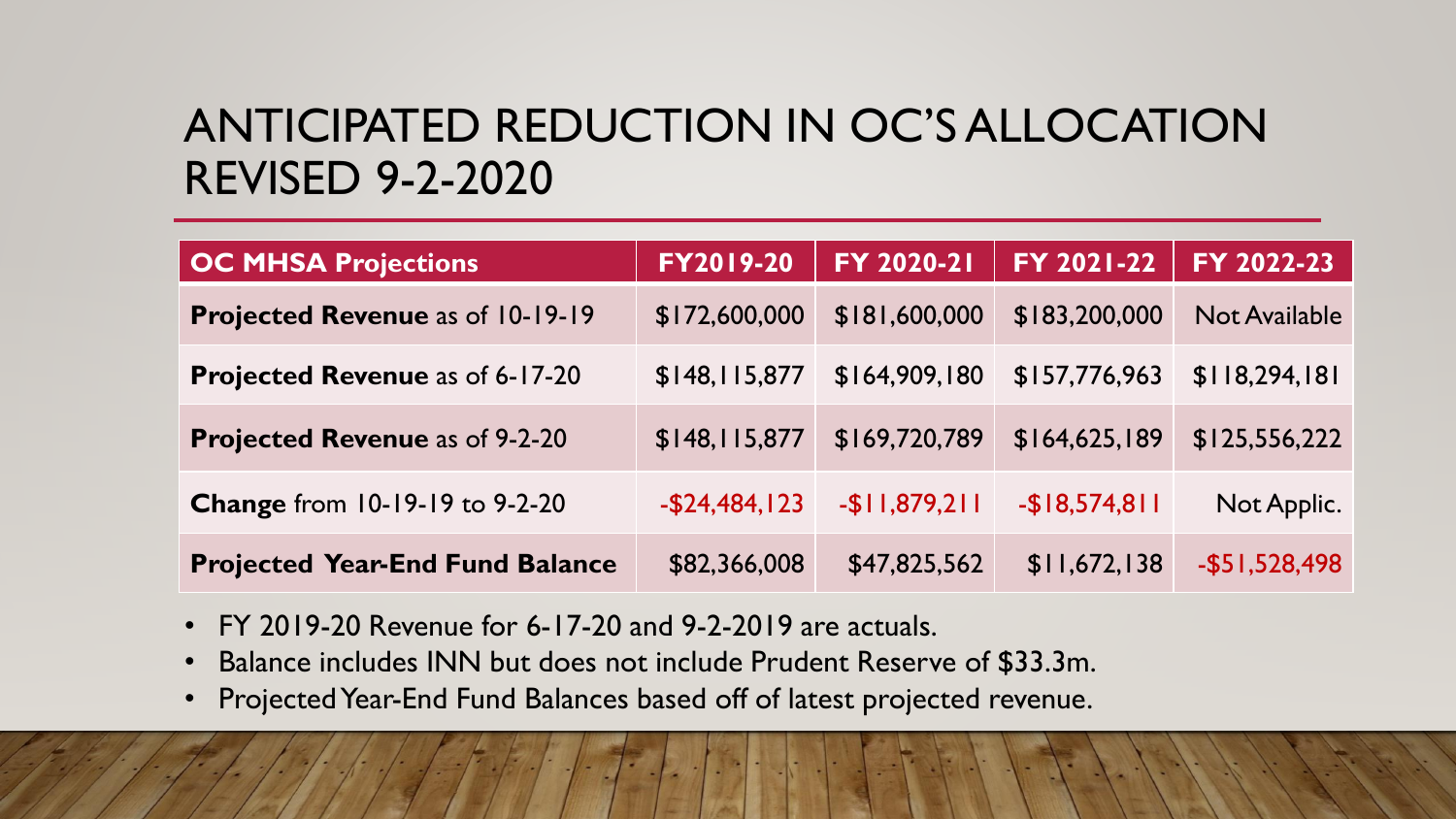#### PROJECTED OC ENDING BALANCES REVISED 9-2-2020

| <b>COMPONENT</b> | <b>FY2019-20</b> | <b>FY 2020-21</b> | <b>FY 2021-22</b> | <b>FY 2022-23</b> |
|------------------|------------------|-------------------|-------------------|-------------------|
| <b>CSS</b>       | \$21,835,960     | \$6,338,702       | $-$ \$16,604,622  | $-$71,007,389$    |
| <b>PEI</b>       | \$34,194,429     | \$24,685,222      | \$12,025,200      | $-$1,008,409$     |
| <b>INN</b>       | \$26,335,620     | \$16,801,637      | \$16,251,560      | \$20,487,300      |
| <b>TOTAL</b>     | \$82,366,009     | \$47,825,562      | \$11,672,138      | $-$ \$51,528,498  |

- Ending Balances for FY 2019-20 are actuals.
- Ending balances based on projected expenditures of program budgets in current Three-Year Plan. Does not include Prudent Reserve of \$33.3m.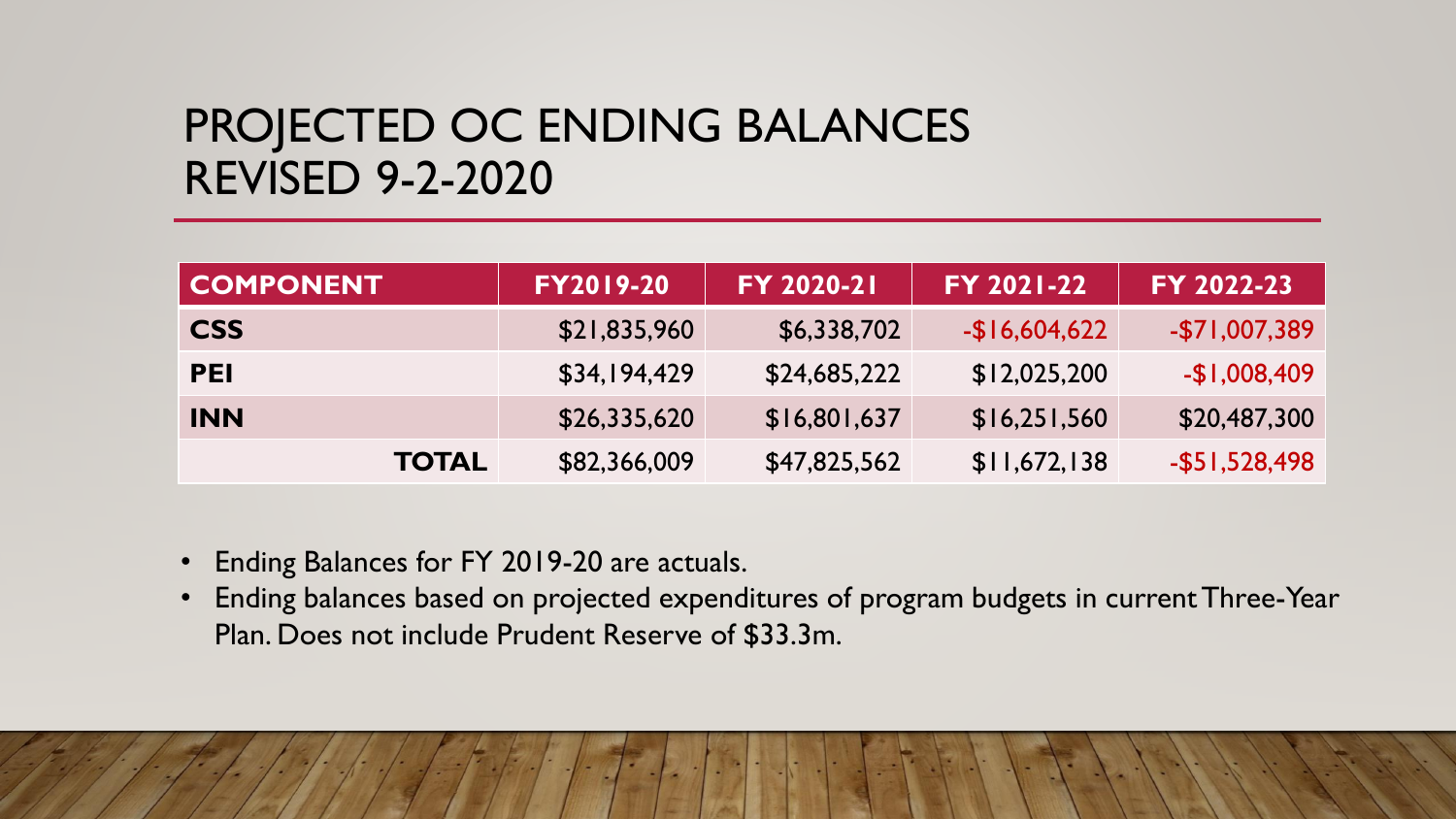#### RECOMMENDATION 1: ACCESS PRUDENT RESERVE

- RECOMMENDATION:
	- Access and fully spend the Prudent Reserve (PR) in FY 2020-2021
- RATIONALE:
	- Assembly Bill 81 only authorizes counties to access PR in FY 2020-21
	- Current projections of MHSA revenue suggest conditions to access the PR won't be met in FY 2021-22 and could potentially be met in FY 2022-23
	- Carryover funds have more flexibility in how and when they can be used (reversion, notwithstanding)
	- OC is not currently at risk of reverting PEI or CSS funds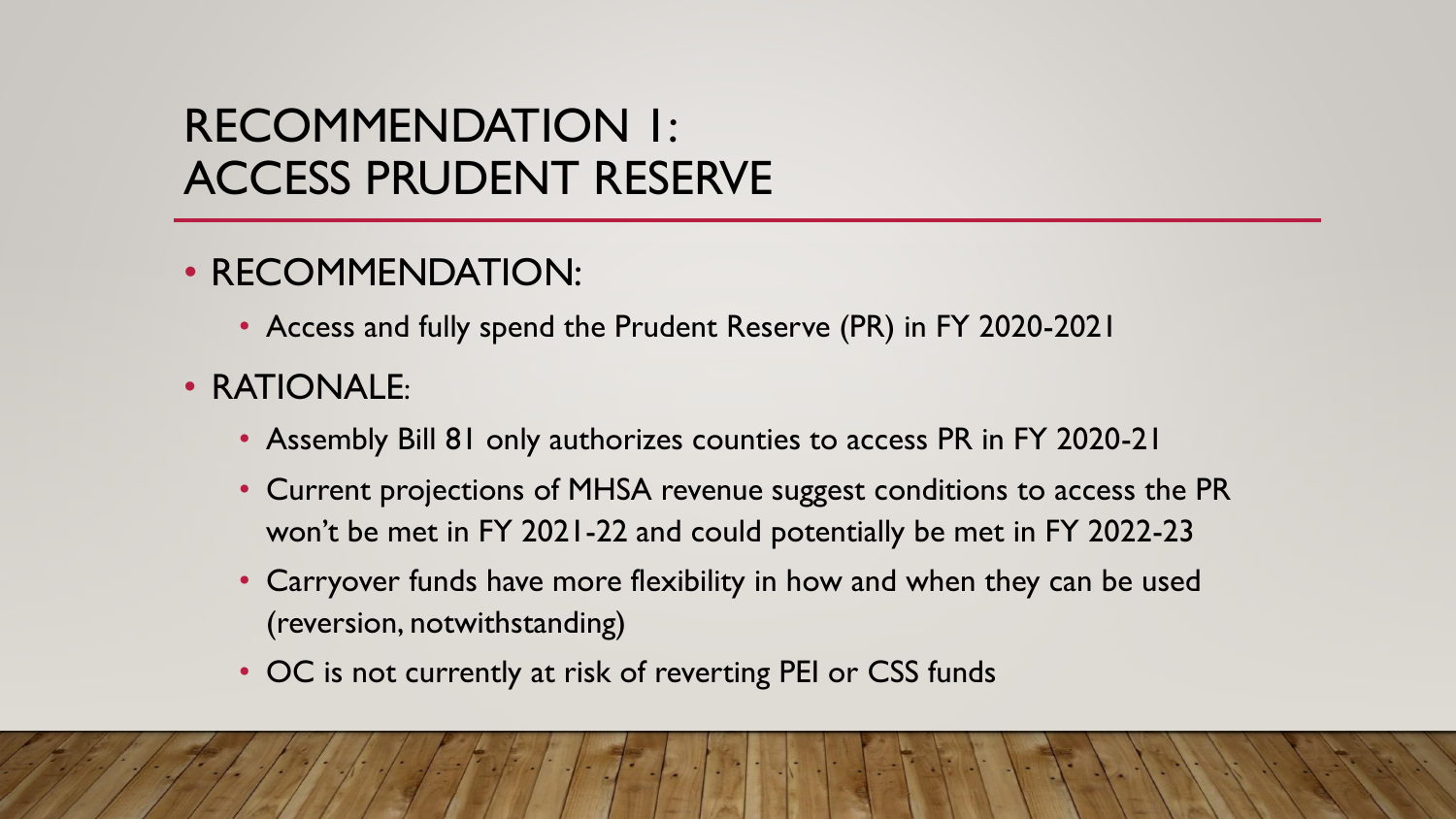#### RECOMMENDATION 1: ACCESS PRUDENT RESERVE

• Projected savings by FY:

| <b>PROGRAM SAVINGS   FY 2020-21   </b> |              |             | <b>FY 2021-221</b> |            | FY 2022-23     |            |
|----------------------------------------|--------------|-------------|--------------------|------------|----------------|------------|
|                                        |              | <b>PEI</b>  | CSS                | <b>PEI</b> |                | <b>PEI</b> |
| <b>Prudent Reserve</b>                 | \$28,946,132 | \$4,312,637 |                    |            | $\blacksquare$ |            |

• Prudent Reserve would be fully spent out at end of FY 2020-21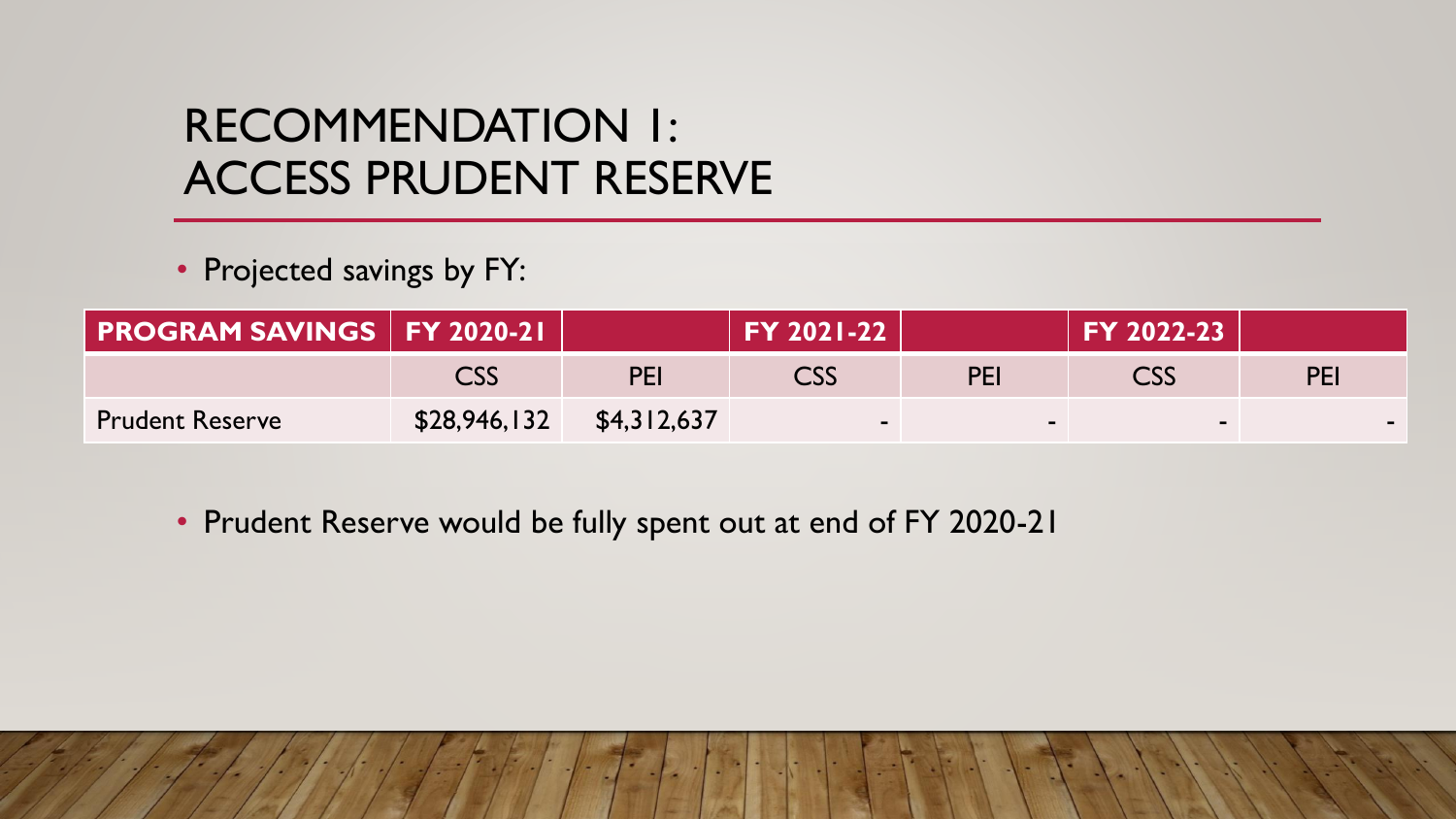#### RECOMMENDATION 1: ACCESS PRUDENT RESERVE

- Clarifying Questions:
	- From Steering Committee Members
	- From Public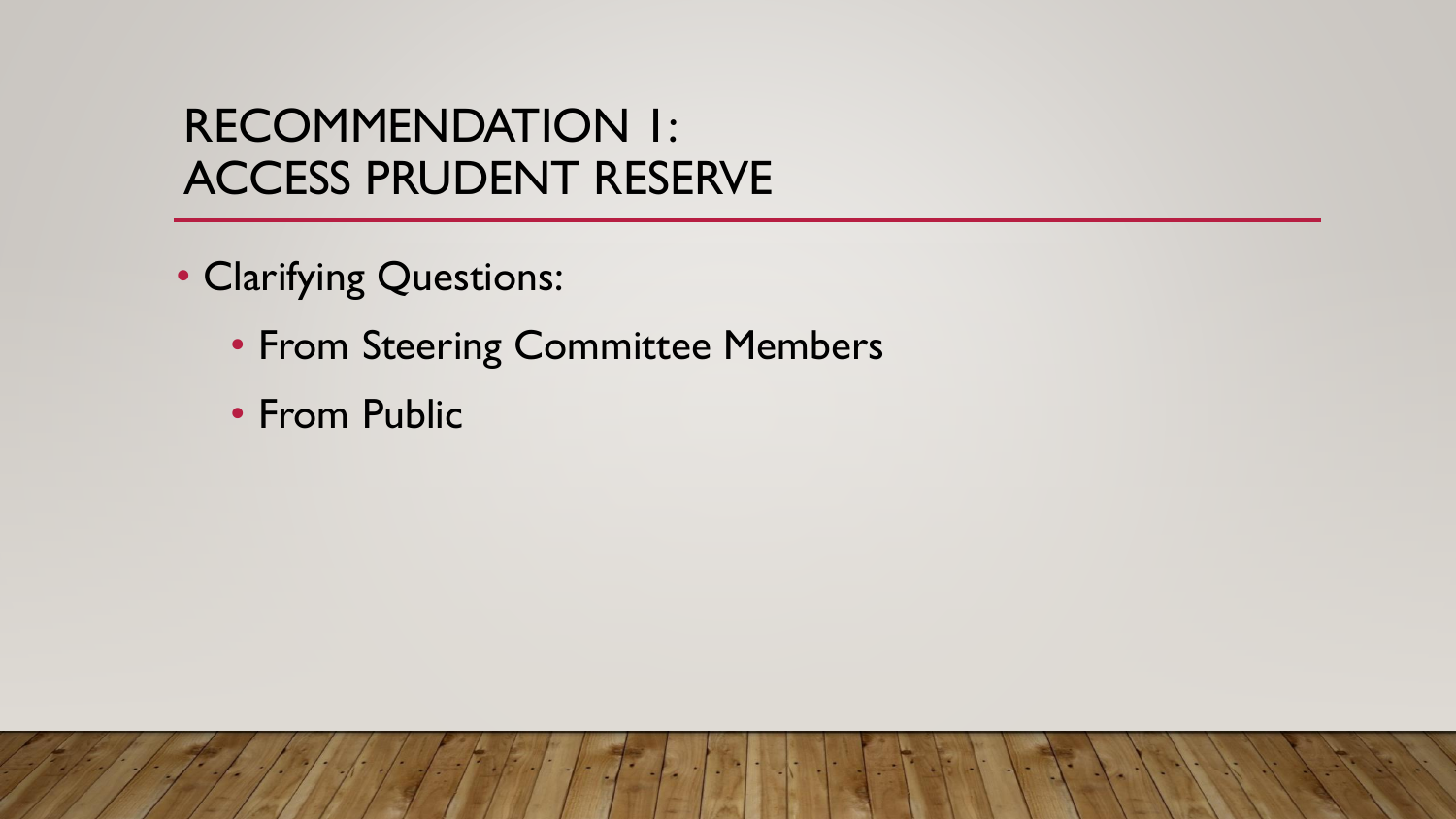## RECOMMENDATION 2: RIGHT-SIZING PROGRAM BUDGETS - CSS

- WET (CSS) Transfer to OSHPD:
	- OSHPD reduced recommended amount for OC to contribute to the Statewide 5-year WET Plan (one-time savings of \$166,337)
- TAY Full Service Partnership (FSP) Program:
	- Based on several years of enrollment data, TAY FSP program has consistently underspent; reduce annual budget by \$500k beginning 7-1-2021 (2-year savings of \$1m)
- TAY Crisis Residential Services (CRS)/Social Rehabilitation Program (SRP):
	- Based on several years of utilization data, propose to keep CRS at 6 beds and not expand (3-year savings of \$1.5m)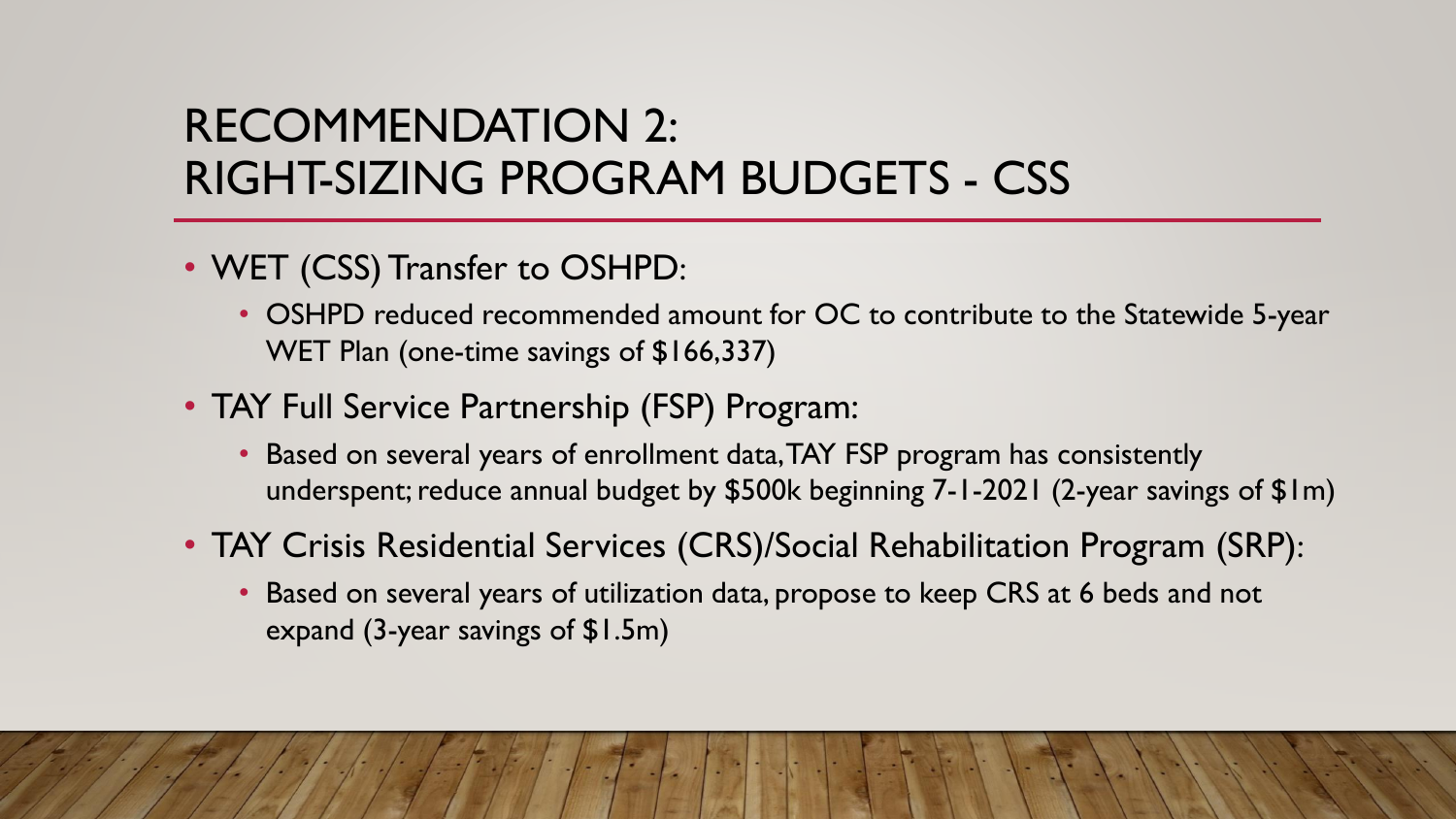#### RECOMMENDATION 2: RIGHT-SIZING PROGRAM BUDGETS

- IMPACT:
	- Reduces CSS budget by \$2,666,337 over three years
	- Projected savings by FY:

| <b>PROGRAM SAVINGS</b>           | <b>FY 2020-21</b> | FY 2021-22   FY 2022-23 |             |
|----------------------------------|-------------------|-------------------------|-------------|
| <b>CSS/WET Transfer to OSHPD</b> | \$166,337         | $\blacksquare$          |             |
| <b>TAY FSP</b>                   | $\blacksquare$    | \$500,000               | \$500,000   |
| <b>TAY Crisis Residential</b>    | \$500,000         | \$500,000               | \$500,000   |
| <b>TOTAL</b>                     | \$666,337         | \$1,000,000             | \$1,000,000 |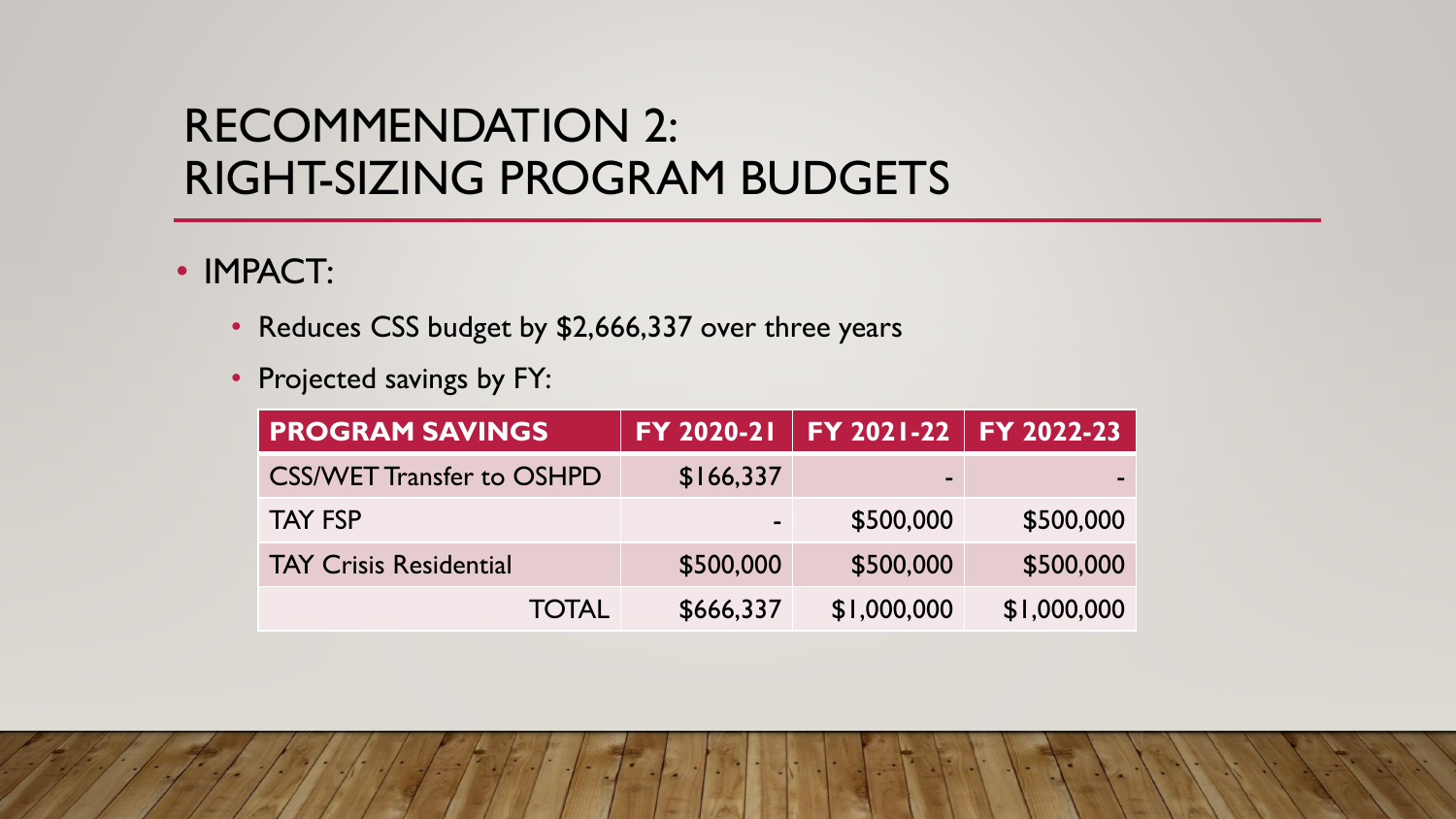#### RECOMMENDATION 2: RIGHT-SIZING PROGRAM BUDGETS

- Clarifying Questions:
	- From Steering Committee Members
	- From Public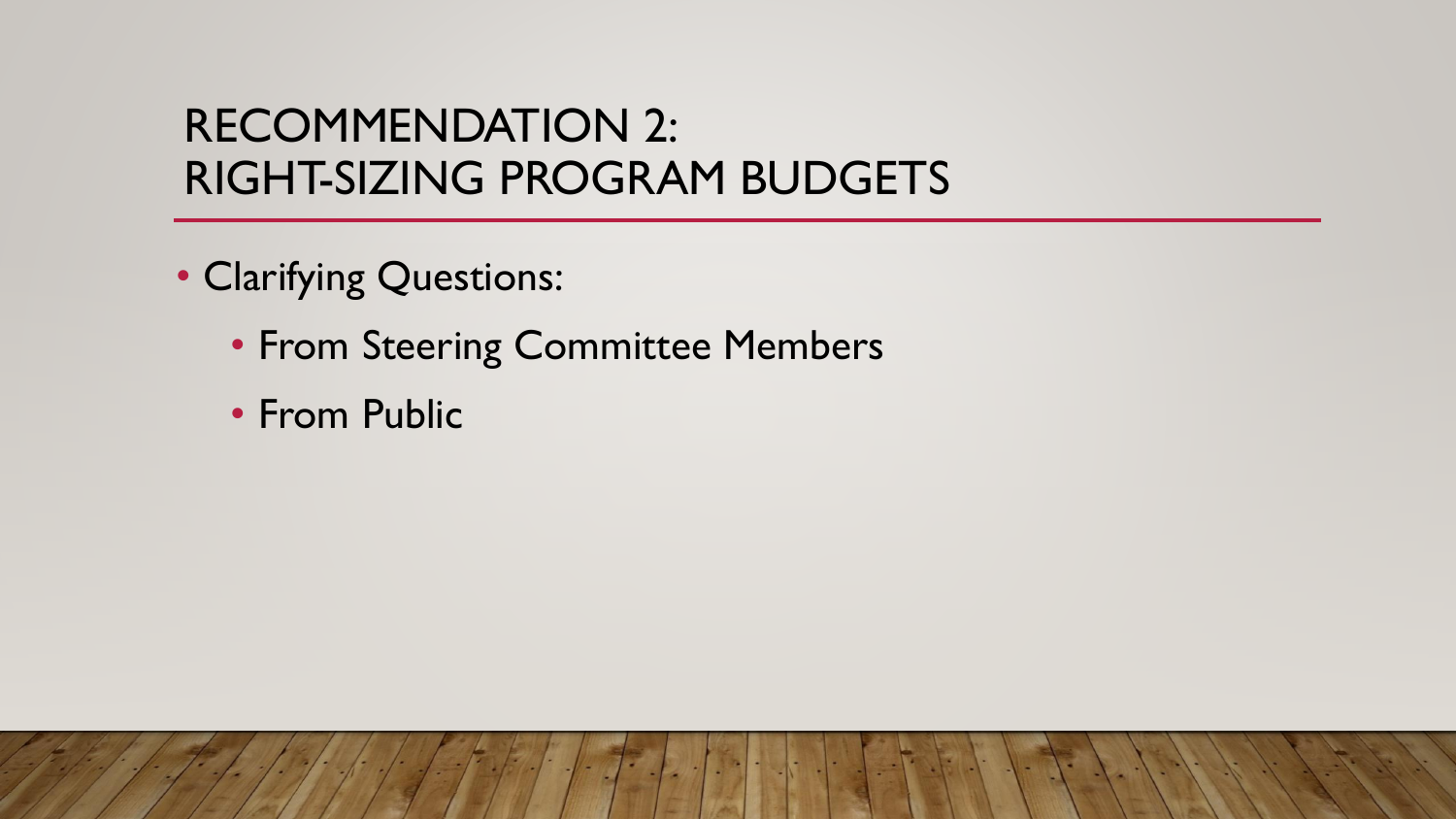### RECOMMENDATION 3: DELAY START OF PROGRAMS

- RECOMMENDATION:
	- Delay Program starts/expansions (RFPs and/or Contract Start Dates)
- RATIONALE:
	- Delaying expenditures increases available carryover funds to help offset lost revenue in future years
	- Programs and proposed budgets will REMAIN in the approved Plan, allowing for immediate procurement/program implementation if funding should become available in future years
	- If removed from the Plan now, we would need to repeat the community planning process before re-introducing the program, resulting in delays before services could be implemented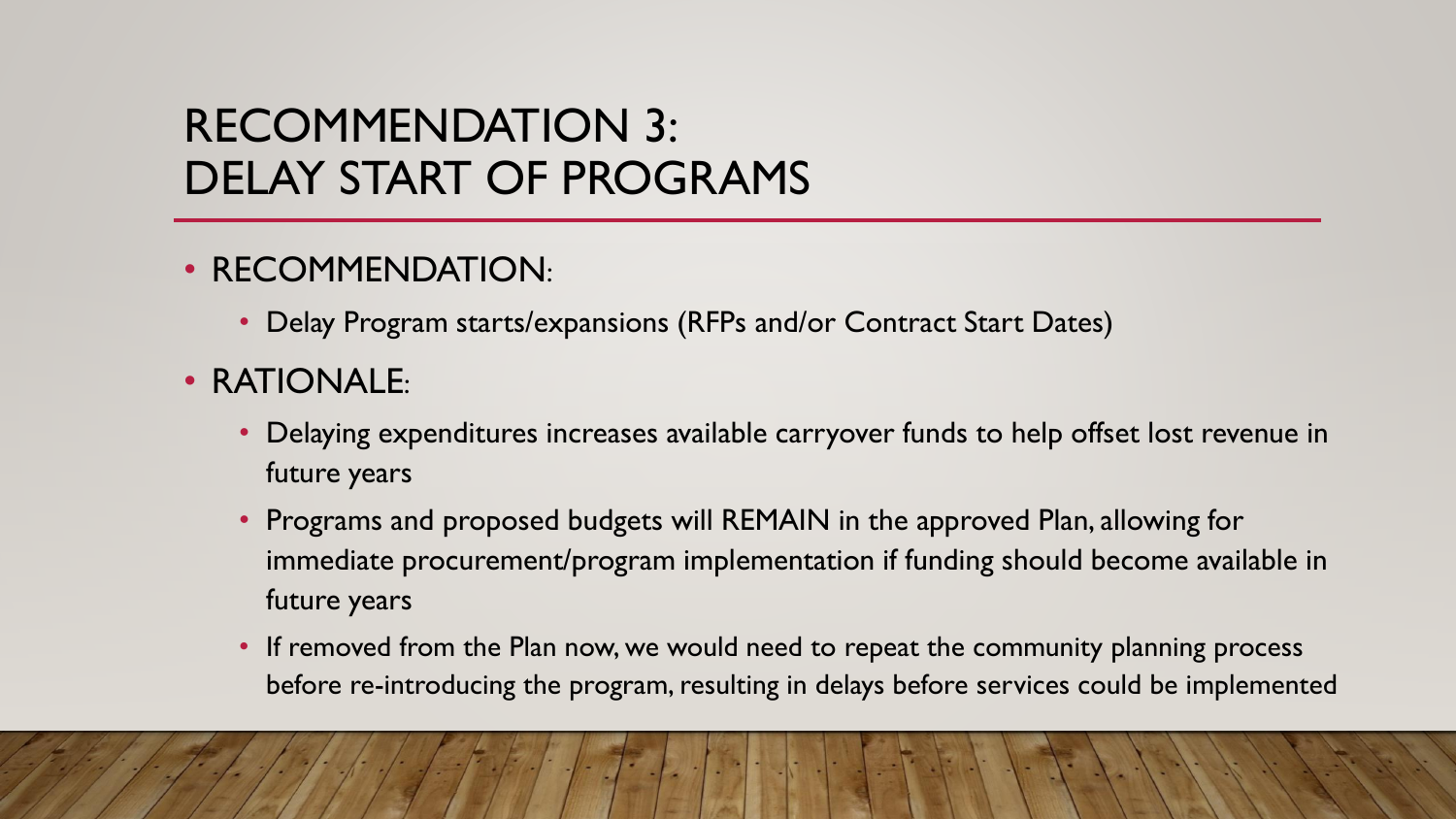## RECOMMENDATION 3: DELAY START OF PROGRAMS - CSS

#### • PROPOSED DELAYS:

- Telehealth/Virtual Behavioral Health Care:
	- Help@Hand extended to 5 years, CARES Act being used to convert programs to a virtual/ telehealth environment so additional funds may not be needed (3-year savings of \$8.5m)
- Children's Crisis Residential Program (CRP; Mandated Continuum of Care not yet implemented)
	- Transition to mandated CRP beginning 7-1-2022 program start (one-time savings of \$500k)
- Housing FSP program provider contract
	- Phase in over next three years (3-year savings of \$4.8m)
- Transportation:
	- Transition of many services to telehealth has reduced the need to expand transportation assistance at this time (3-year savings of \$600k)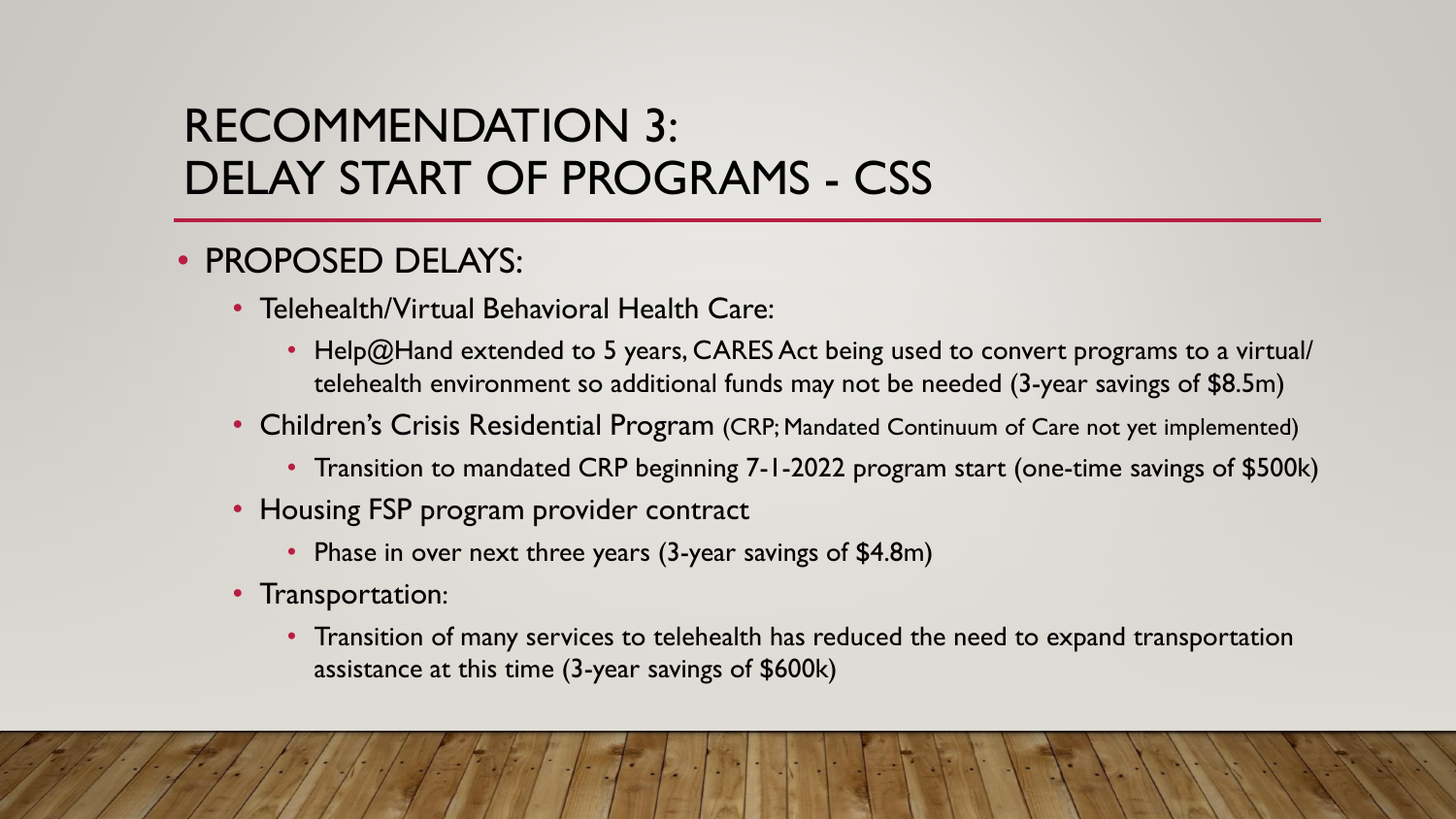#### RECOMMENDATION 3: DELAY START OF PROGRAMS CON'T

#### • IMPACT:

- Reduces CSS budget by \$14,400,000 over three years
- Projected savings by FY:

| <b>PROGRAM SAVINGS</b>    | FY 2020-21  | FY 2021-22     | FY 2022-23  |
|---------------------------|-------------|----------------|-------------|
| Telehealth/Virtual BH     | \$2,500,000 | \$3,000,000    | \$3,000,000 |
| <b>Children's COC CRP</b> | \$500,000   | $\blacksquare$ |             |
| <b>Housing FSP</b>        | \$3,300,000 | \$1,500,000    |             |
| Transportation            | \$200,000   | \$200,000      | \$200,000   |
| <b>TOTAL</b>              | \$6,500,000 | \$4,700,000    | \$3,200,000 |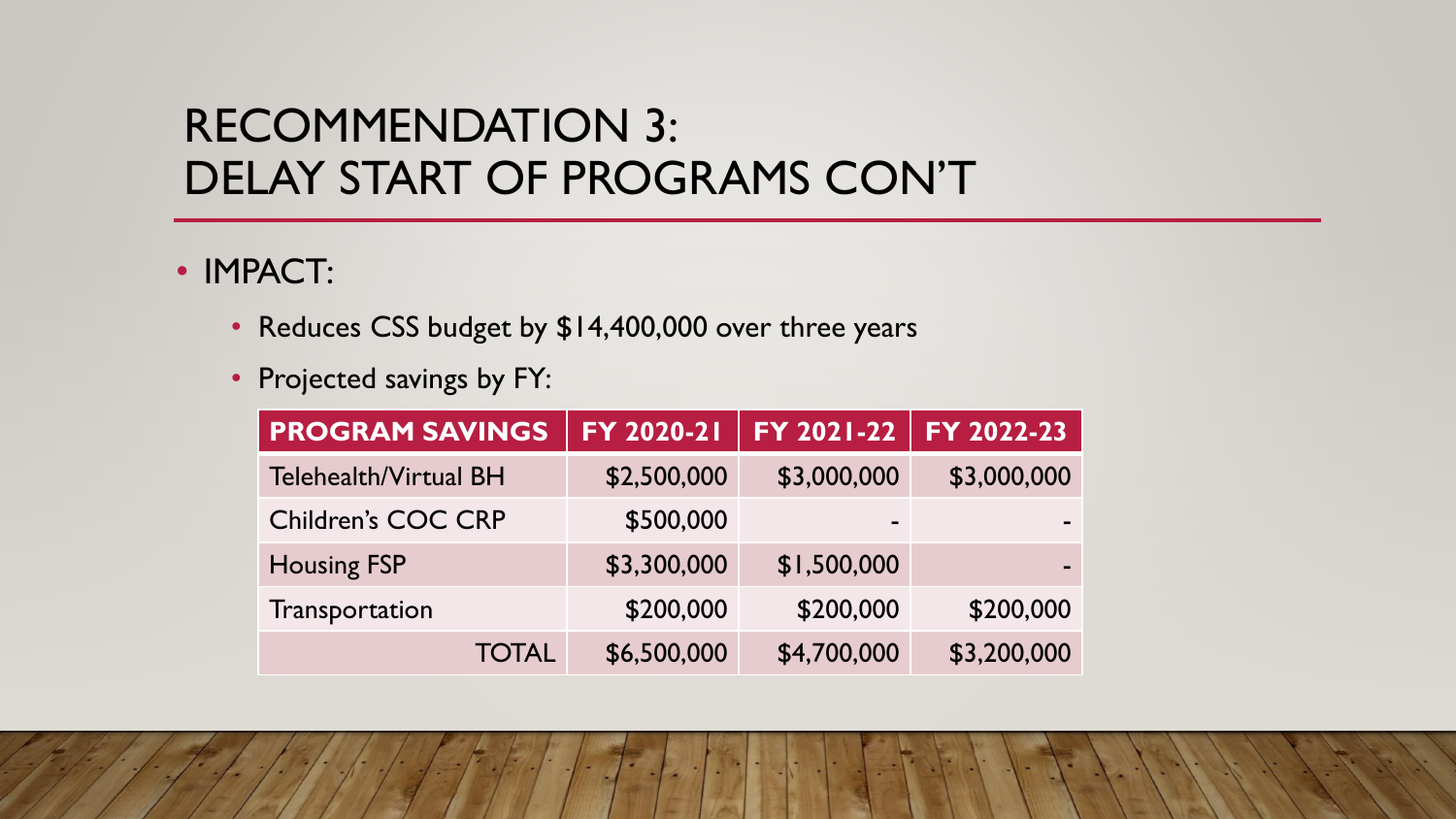#### RECOMMENDATION 3: DELAY START OF PROGRAMS - PEI

- PROPOSED DELAYS:
	- MH Community Education Events for Reducing Stigma and Discrimination
		- Because FY 2019-20 events were postponed to December 2020 (i.e., FY 2020-21) propose the next RFAs to be in FY 2021-22 (one-time savings of \$881k)
	- School-Based Stress Management Services
		- Subject Matter Expert retired, many schools are still in distance learning.
		- Delay allows time for in-class instruction to resume in a consistent manner before resuming this school-based program (one-time savings of \$155k)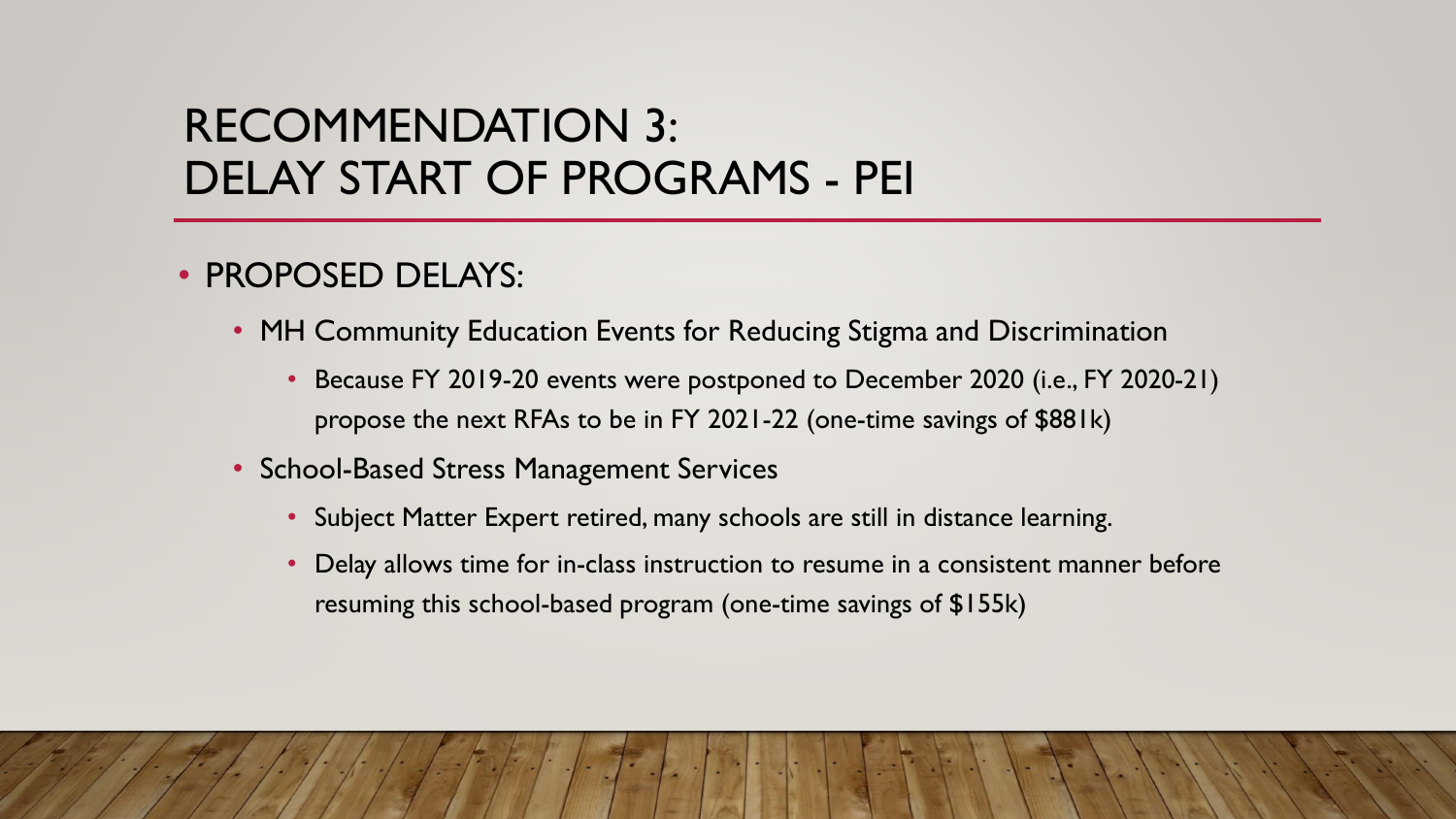#### RECOMMENDATION 3: DELAY START OF PROGRAMS CON'T

#### • IMPACT:

- Reduces PEI budget by \$1,036,000 this FY
- Projected savings this FY:

| <b>PROGRAM SAVINGS</b>                |             | FY 2020-21   FY 2021-22   FY 2022-23 |  |
|---------------------------------------|-------------|--------------------------------------|--|
| <b>MH Community Events</b>            | \$881,000   | $\sim$                               |  |
| <b>School-Based Stress Management</b> | \$155,000   | -                                    |  |
| <b>TOTAL</b>                          | \$1,036,000 | $\equiv$                             |  |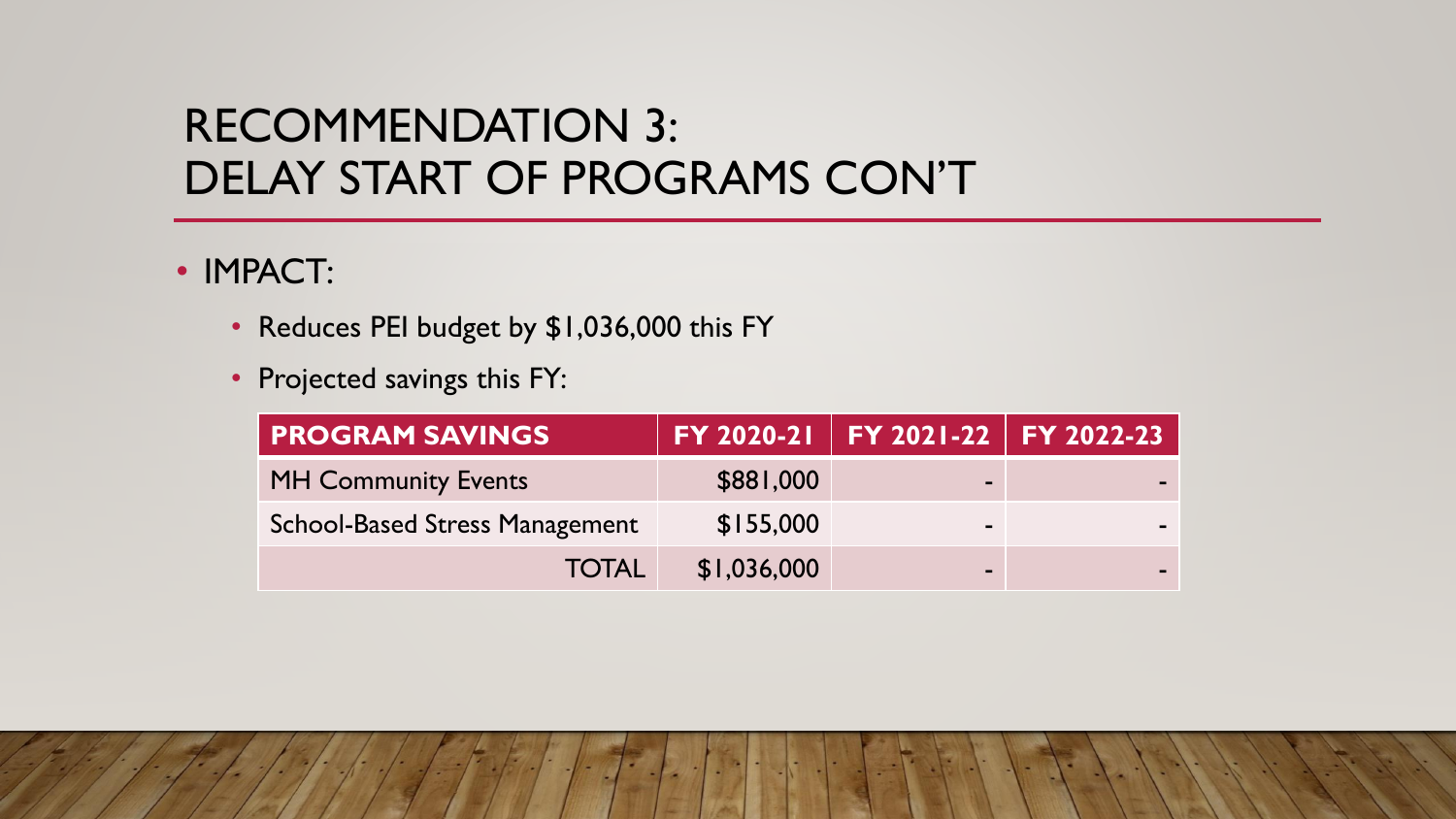#### RECOMMENDATION 3: DELAY START OF PROGRAMS

- Clarifying Questions:
	- From Steering Committee Members
	- From Public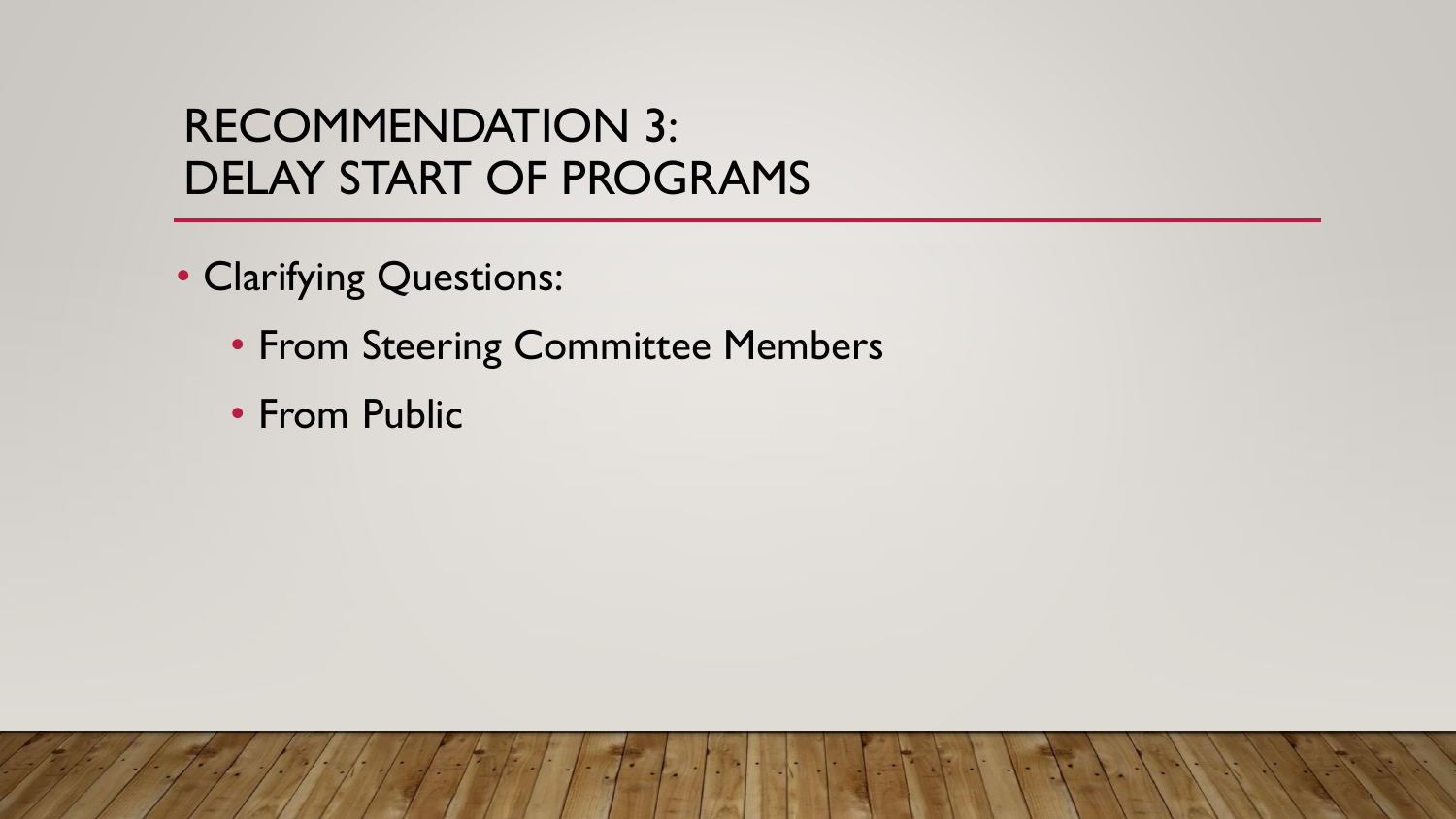## RECOMMENDATION 4: IDENTIFY ALTERNATE REVENUE

- De-fund Integrated Community Services and partner with CalOptima to provide equivalent services with no cost to HCA (total 3-year CSS savings of \$3.6m)
- BHS Outreach & Engagement (O&E) to bill:
	- HMIOT (one-time savings of \$25,000)
	- Substance Abuse Block Grant (3-year savings of \$3m)
	- PEI instead of CSS (3-year CSS costs of \$7,709,799 shifted to be fully funded through PEI)
- Shift CSS-funded position to PEI (3-year savings of \$261.3k)
- OC Links position at CSU to be funded by 1991 Realignment (3-year savings of \$360k)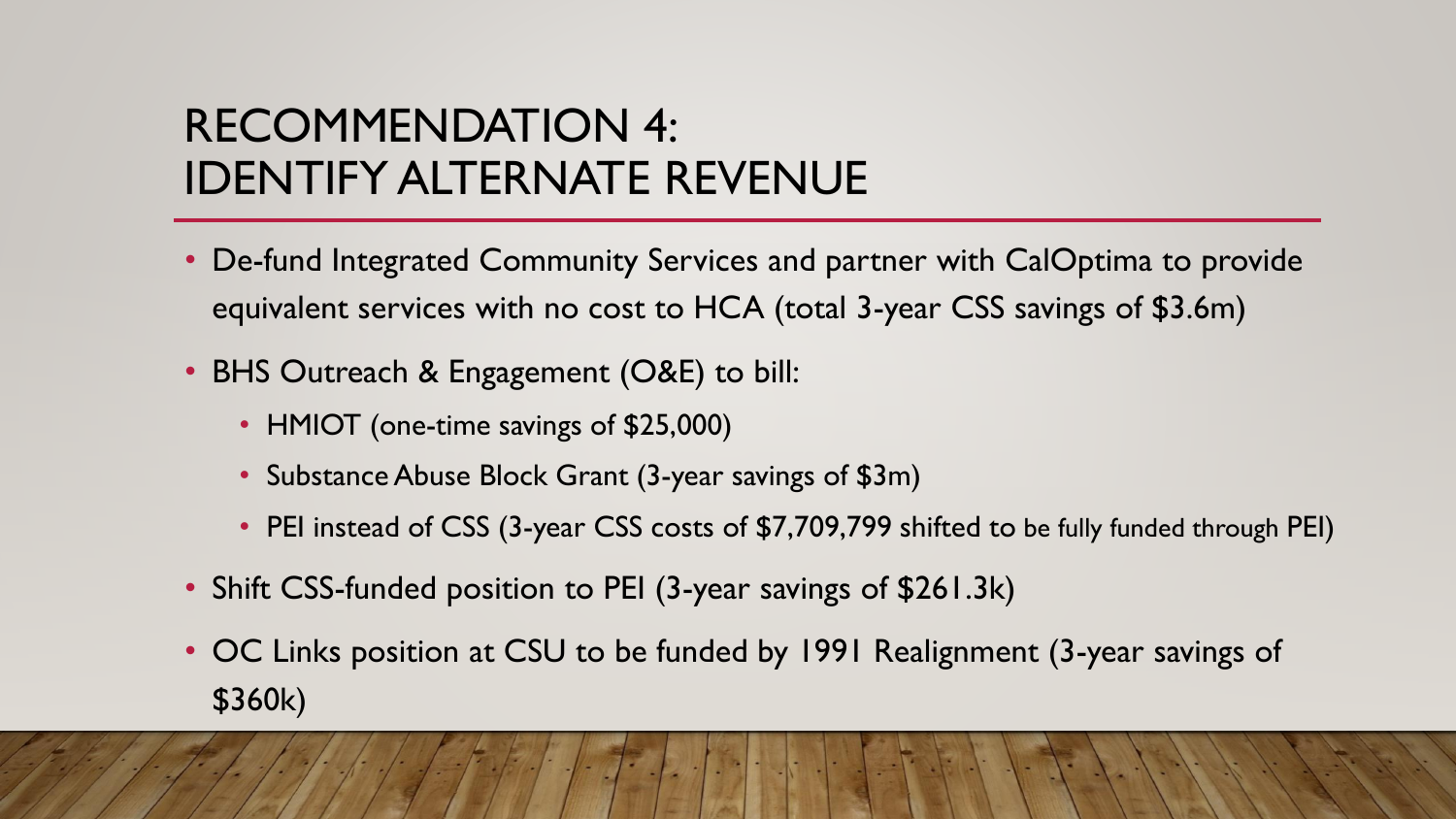#### RECOMMENDATION 4: IDENTIFY ALTERNATE REVENUE

• Projected savings by FY:

| <b>PROGRAM SAVINGS</b>       | FY 2020-21  |                 | FY 2021-22  |               | FY 2022-23  |               |
|------------------------------|-------------|-----------------|-------------|---------------|-------------|---------------|
|                              | <b>CSS</b>  | $PEI*$          | <b>CSS</b>  | $PEI*$        | <b>CSS</b>  | $PEI*$        |
| ICS (CSS)                    | \$1,200,000 |                 | \$1,200,000 |               | \$1,200,000 |               |
| <b>BHS O&amp;E (CSS/PEI)</b> | \$2,569,933 | $-$1,544,933$   | \$2,569,933 | $-$1,569,933$ | \$2,569,933 | $-$1,569,933$ |
| Shift CSS position to PEI    | \$87,100    | $-$ \$87,100    | \$87,100    | $-$ \$87,100  | \$87,100    | $-$ \$87,100  |
| OC Links (PEI)               |             | \$120,000       |             | \$120,000     |             | \$120,000     |
| <b>TOTAL</b>                 | \$3,857,033 | $-$ \$1,512,033 | \$3,857,033 | $-$1,537,033$ | \$3,857,033 | $-$1,537,033$ |

*\* PEI amounts reflect net added expenditures (not savings) due to some program costs being shifted from CSS to PEI after applying HMIOT and SABG savings.*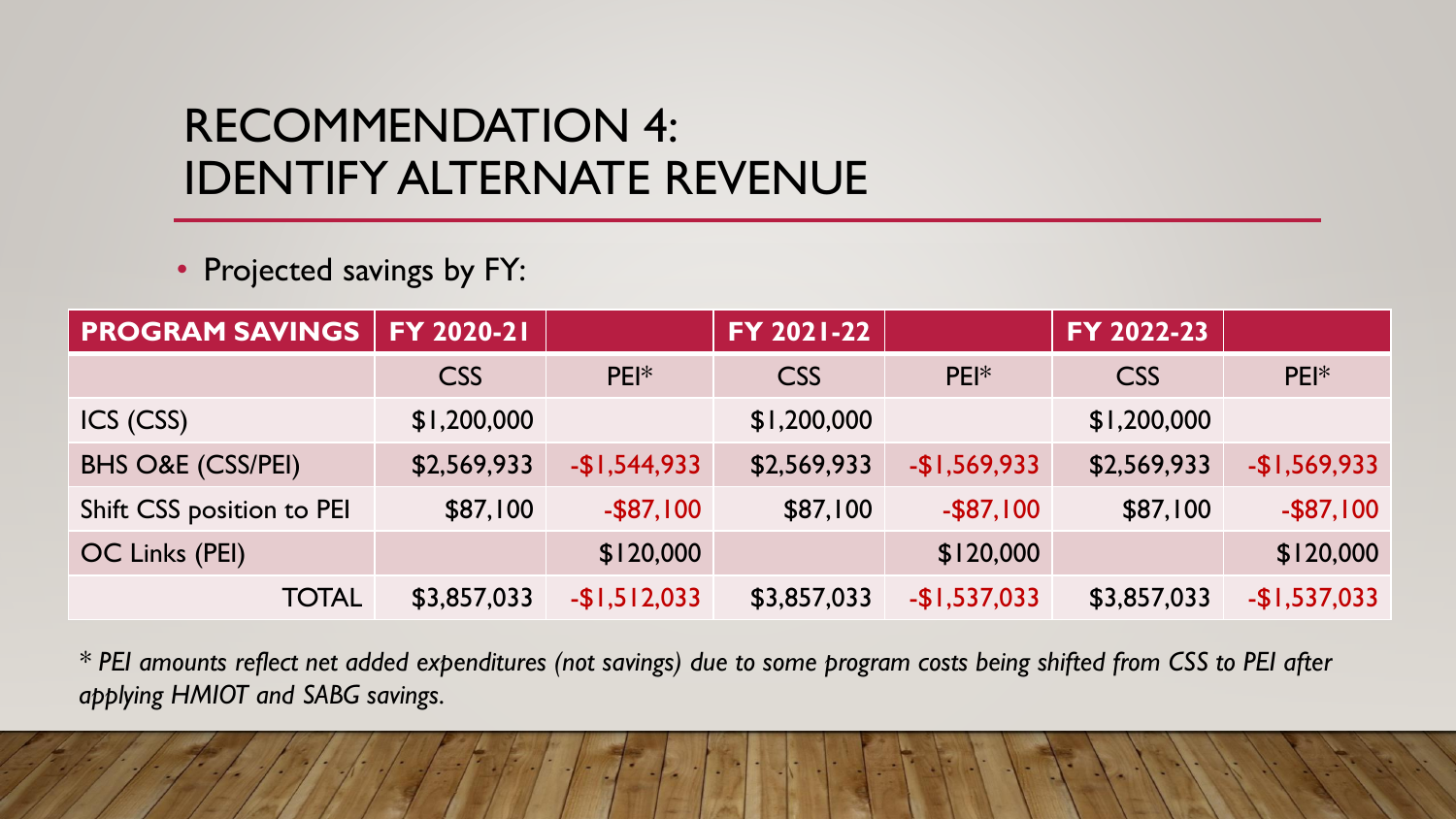#### RECOMMENDATION 4: IDENTIFY ALTERNATE REVENUE

- Clarifying Questions:
	- From Steering Committee Members
	- From Public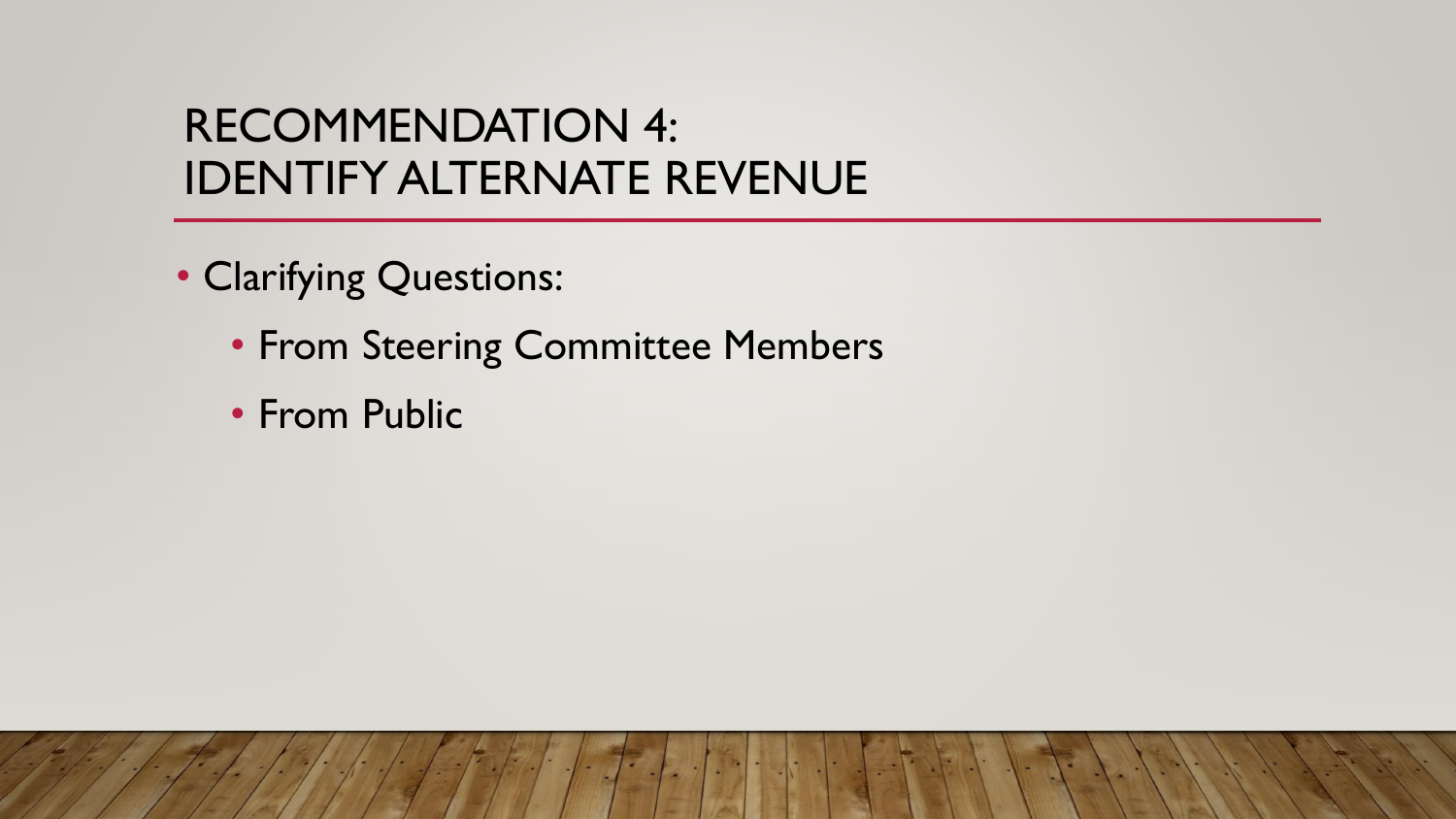### RECOMMENDATION 5: INCREASE MEDI-CAL REVENUE

- INCREASE MEDI-CAL REVENUE:
	- Overall strategy for CSS programs providing billable services
		- *Estimated revenue not yet calculated*
	- PEI programs to begin billing Medi-Cal:
		- OC CREW began billing August 2020
			- Estimated revenue over three years = \$612k
		- School-Based Mental Health Services to begin billing October 2020
			- Estimated revenue over three years = \$1.3m
		- OC4Vets to begin billing for non-VA beneficiaries
			- Estimated revenue over three years = \$180k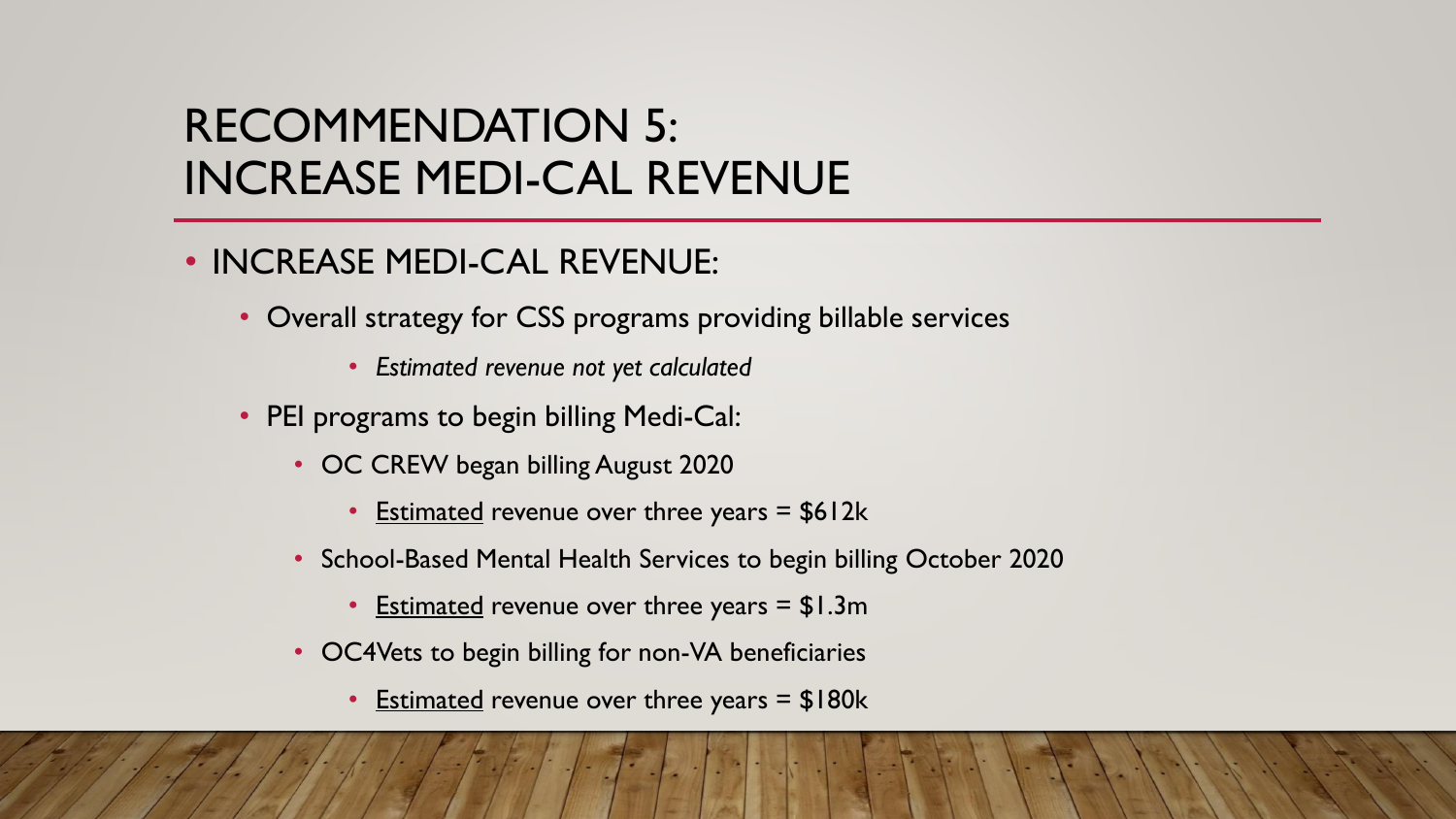#### RECOMMENDATION 5: INCREASE MEDI-CAL REVENUE

- IMPACT:
	- Decreases PEI budget by \$2,092,000 this FY
	- Projected added revenue this FY:

| <b>PROGRAM SAVINGS</b>          | <b>FY 2020-21</b> | <b>FY 2021-22</b> | FY 2022-23 |
|---------------------------------|-------------------|-------------------|------------|
| <b>OC CREW</b>                  | \$204,000         | \$204,000         | \$204,000  |
| <b>School-Based MH Services</b> | \$300,000         | \$500,000         | \$500,000  |
| OC4Vets                         | \$60,000          | \$60,000          | \$60,000   |
| <b>TOTAL</b>                    | \$564,000         | \$764,000         | \$764,000  |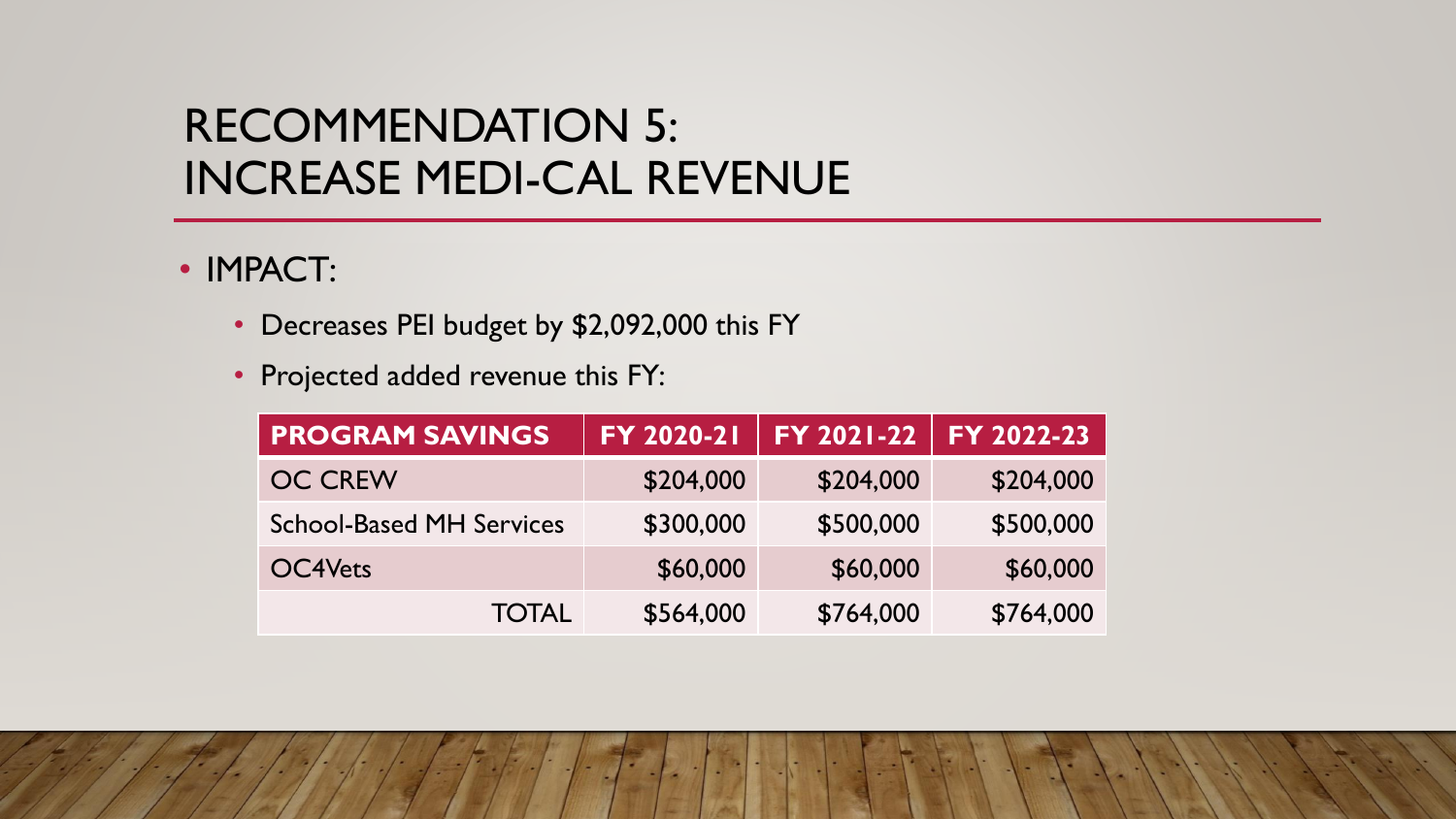#### RECOMMENDATION 5: INCREASE MEDI-CAL REVENUE

- Clarifying Questions:
	- From Steering Committee Members
	- From Public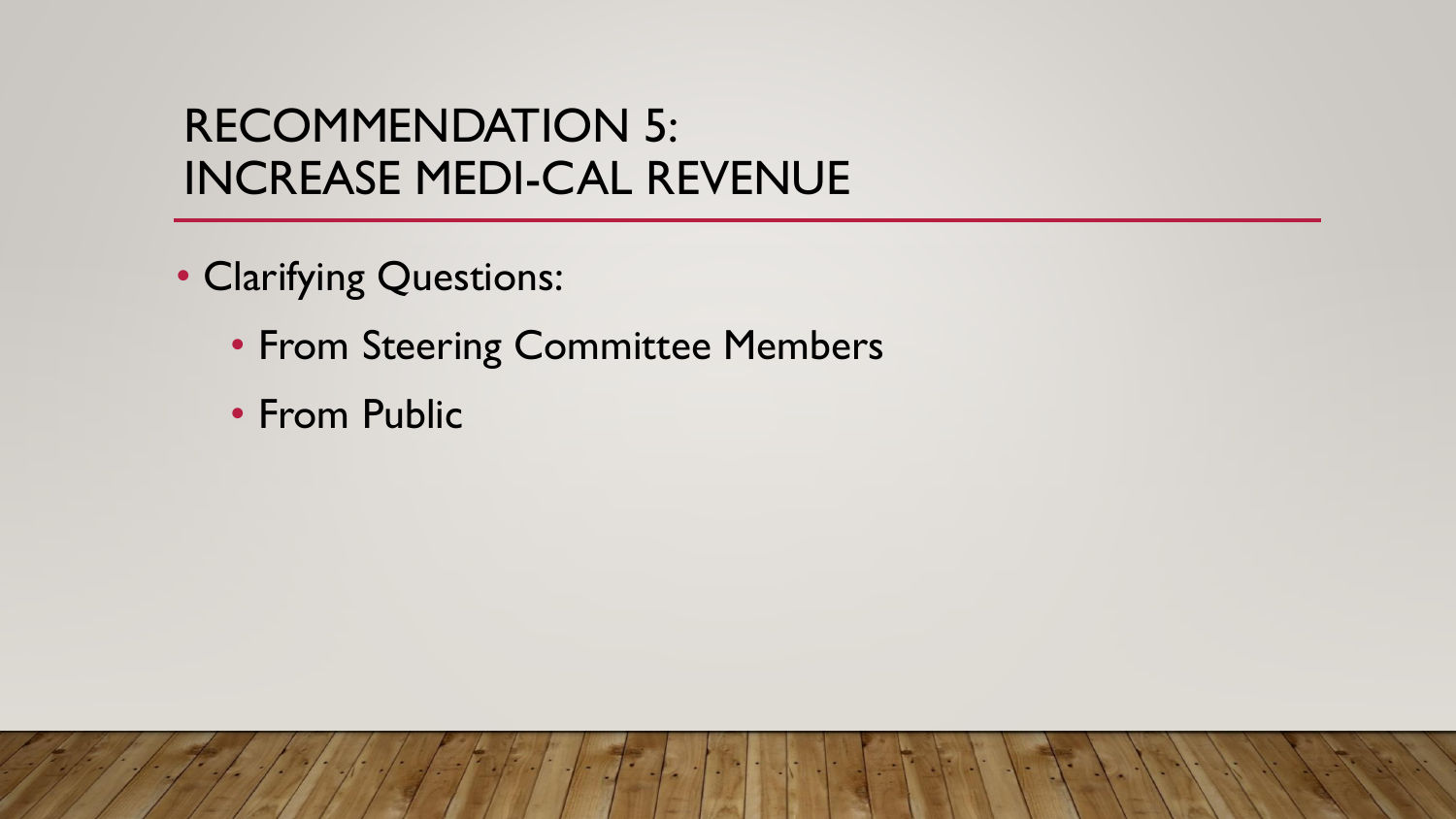## RECOMMENDATION 6: ELIMINATION OF PROGRAM FUNDING

- Eliminate PEI positions that have remained vacant (3-year savings of \$1,404,000)
- Potentially end planned PEI program expansions early (2-year savings of (\$1,334,000)
- Potentially eliminate CSS programs (2-year savings of \$1,651,600)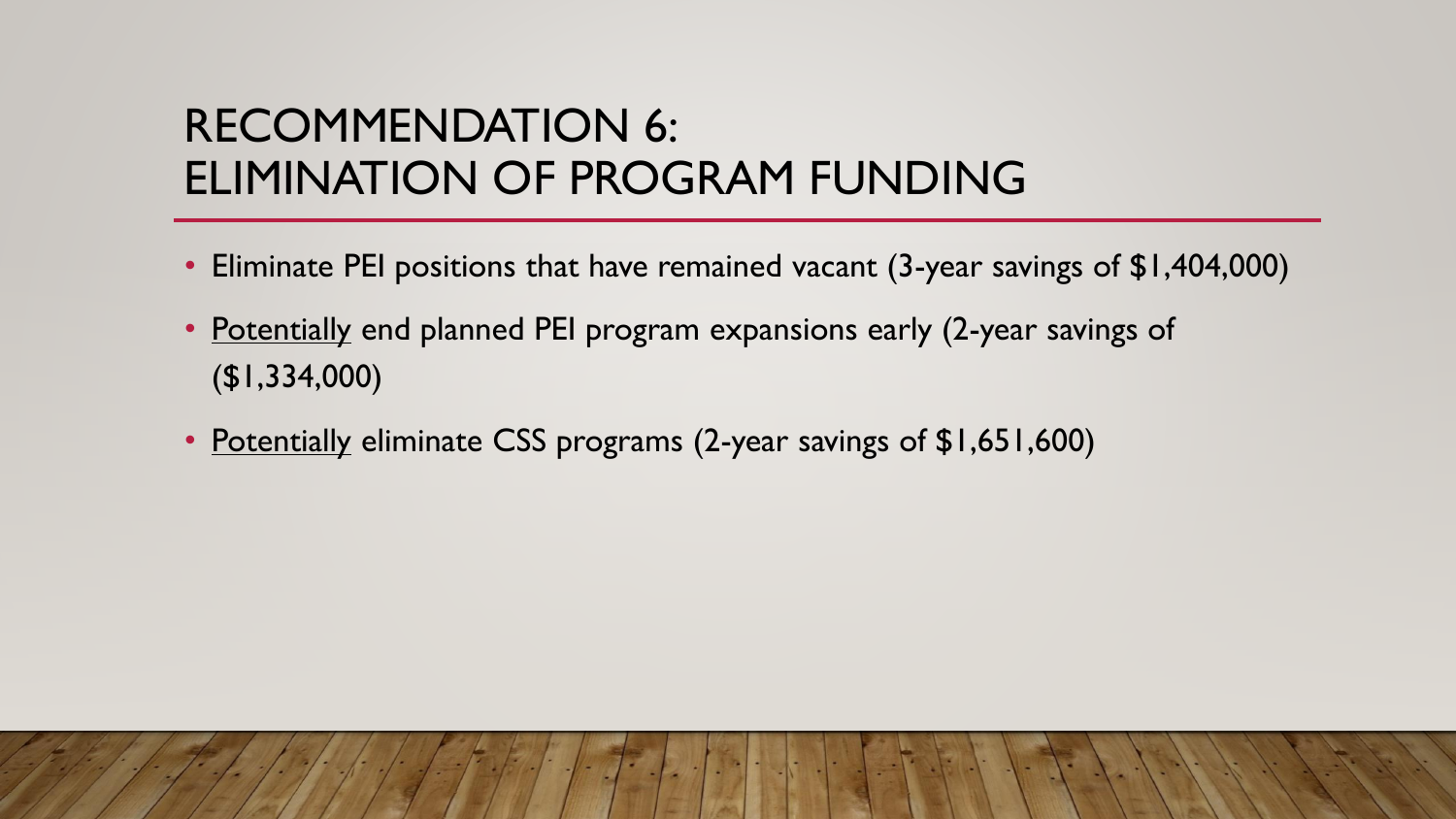## RECOMMENDATION 6: ELIMINATION OF PROGRAM FUNDING

• Projected savings by FY, if needed:

| <b>PROGRAM SAVINGS</b>        | FY 2020-21     |            | FY 2021-22               |             | FY 2022-23 |             |
|-------------------------------|----------------|------------|--------------------------|-------------|------------|-------------|
|                               | <b>CSS</b>     | <b>PEI</b> | <b>CSS</b>               | <b>PEI</b>  | <b>CSS</b> | <b>PEI</b>  |
| <b>Vacant Positions</b>       | $\sim$         | \$468,000  | $\overline{\phantom{a}}$ | \$468,000   |            | \$468,000   |
| Potential End of Expansions   | $\sim$         | m.         | $\sim$                   | \$667,000   |            | \$667,000   |
| <b>Potential Eliminations</b> | $\blacksquare$ | ۰.         | \$825,800                |             | \$825,800  |             |
| <b>TOTAL</b>                  |                | \$468,000  | \$825,800                | \$1,135,000 | \$825,800  | \$1,135,000 |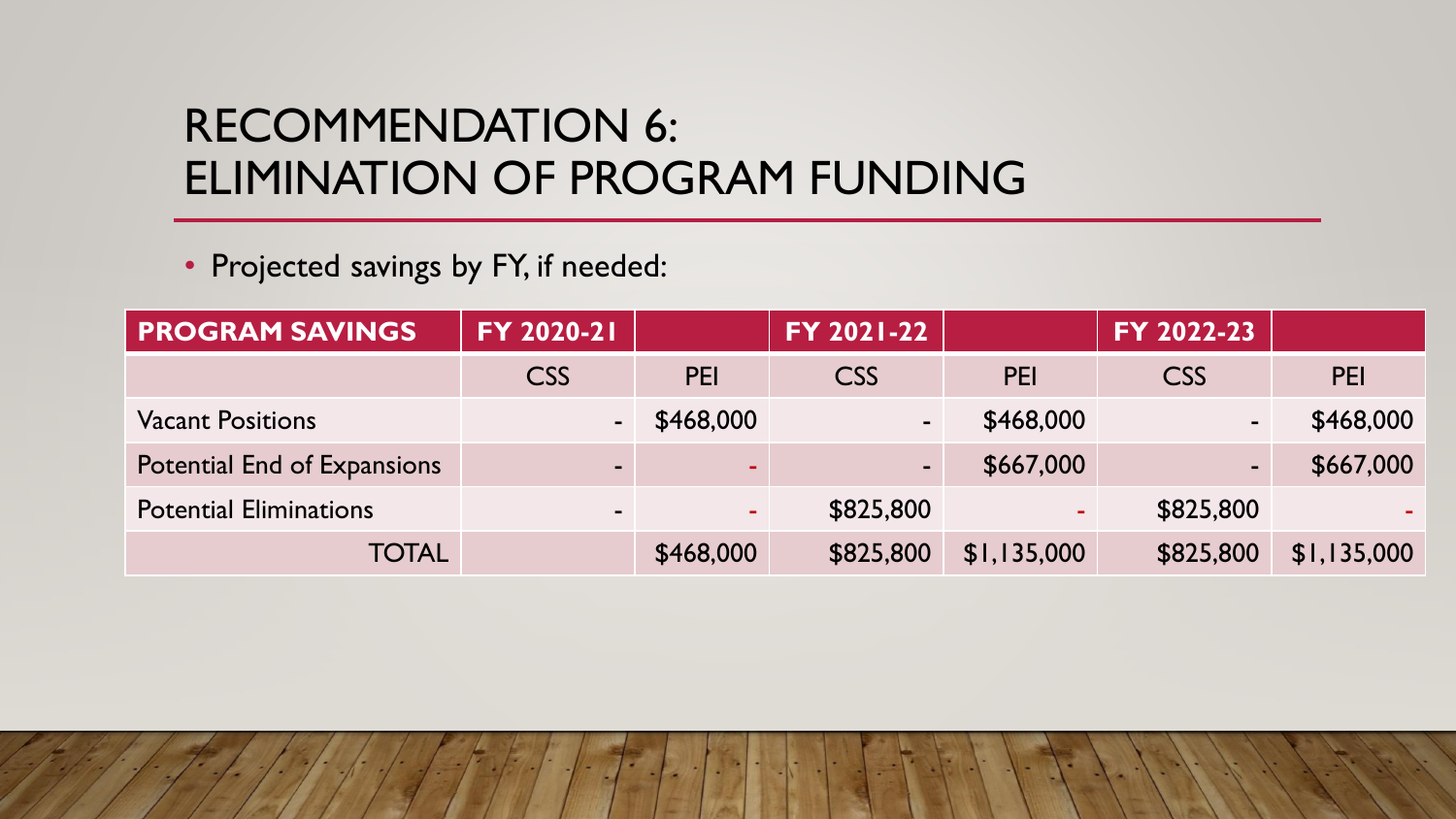#### RECOMMENDATION 6: ELIMINATION OF PROGRAM FUNDING

- Clarifying Questions:
	- From Steering Committee Members
	- From Public